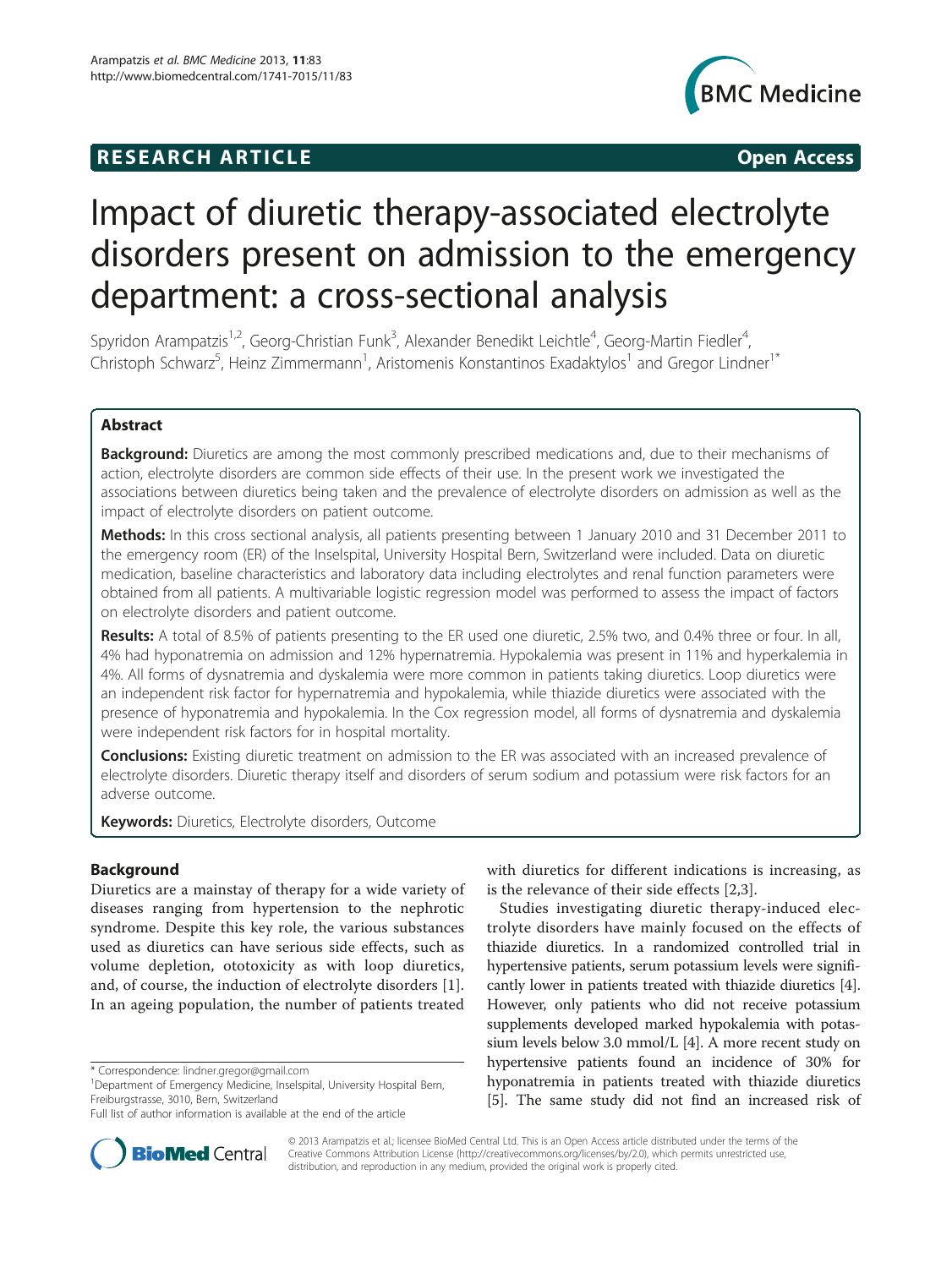hospitalization or death in patients with thiazide-induced hyponatremia [\[5](#page-4-0)].

To the best of our knowledge, the prevalence of diuretic use and associated electrolyte disorders have never been investigated in a large group of patients presenting to a hospital emergency room (ER). Findings from large patient series on the impact of non-thiazide diuretics on electrolyte levels are especially lacking.

Therefore, we investigated the associations between diuretics being taken and the prevalence of electrolyte disorders as well as the impact of electrolyte disorders on patient outcome.

# Methods

All patients admitted to the ER of the Inselspital, University Hospital Bern, in whom serum sodium was measured between 1 January 2009 and 31 December 2010 were included in this cross-sectional analysis. During the study period, 28,523 serum sodium measurements were made in 22,239 patients.

For these 22,239 patients, we gathered data on age, sex, admission type (medical or surgical), country of residence, hospital admission, length of hospital stay, outcome and final diagnosis as classified by the International Classification of Diseases, 10th revision (ICD-10). We also screened the patients' medications for diuretic use. We gathered information on diuretic use in accordance with the diuretic substances licensed by the Swiss Agency for Therapeutic Products (Swissmedic) as registered in the list of pharmaceutical products ([http://www.kompendium.ch\)](http://www.kompendium.ch). Diuretic agents combined with other substance classes such as antihypertensive agents were also considered in the analysis. We acquired information on the daily dose of the following substances: hydrochlorothiazide, chlorthalidone, butizide, amiloride, spironolactone, eplerenone, furosemide, torasemide, indapamide, metolazone and acetazolamide. Also, if available, the levels of the following analytes were obtained in the patients with serum sodium measurements: potassium, chloride, calcium, phosphate, magnesium, creatinine and urea. Using the values of these variables, the patients were classed as having an electrolyte disorder or not, based on the reference ranges of our central laboratory (sodium: 135 to 145 mmol/L, potassium: 3.5 to 4.7 mmol/L, chloride: 97 to 108 mmol/L, calcium: 2.1 to 2.55 mmol/L, phosphate: 0.84 to 1.45 mmol/L, magnesium: 0.75 to 1.00 mmol/L). We used baseline characteristics and serum creatinine to calculate the estimated glomerular filtration rate in accordance with the Modified Diet in Renal Disease (MDRD) formula.

In the case of multiple admissions, only the first admission to the ER was considered for the analysis.

As this study was a retrospective analysis, there was no need for informed consent. The study was approved by the Ethics Committee of the Canton of Bern, Switzerland.

## Statistical analysis

Data are presented as means ± standard deviation (SD), medians or proportions, as appropriate. Between-group comparisons of continuous variables were performed using the Mann–Whitney U test. Proportions were compared using the  $\chi^2$  test. When the expected count for cells was lower than five, Fisher's exact test or the exact test module in SPSS was used.

Multivariable logistic regression analysis was used to explore the association of the various predictors with the presence of electrolyte disorders and with hospitalization. Predefined covariates were added to the logistic regression models.

The cumulative hazard of death was calculated by the Kaplan-Meier method and the log-rank test was used for comparison of groups. Cox regression was used to test associations of the electrolyte disorders with the survival time adjusted for predefined covariates. A twosided  $P$  value of <0.05 was considered statistically significant for all analyses. The statistical analysis was performed using SPSS (SPSS for Windows V.17.0, Chicago, IL, USA).

## Results

A total of 22,239 patients with serum sodium measurements were included in the study. The mean age at presentation was 52 years (SD 20 years) and 57% were men. In all, 76% of patients were Swiss residents. Mean baseline laboratory values are given in Table 1.

In all, 19,725 patients (88.7%) had no diuretic agent on admission, while 1,884 (8.5%) had 1, 547 (2.5%) had 2, and 83 (0.4%) had 3 or 4 different diuretic substances as medication (Table [2](#page-2-0)). Loop diuretics were the most common, with 1,196 patients (48%) on torasemide and 231 (9%) on furosemide.

The mean serum sodium and serum chloride concentration were significantly lower in patients on diuretic medication on admission to the ER  $(138 \pm 5 \text{ vs } 139 \pm 4 \text{ mmol/L})$ , and  $101 \pm 8$  vs  $103 \pm 6$  mmol/L, P <0.0001). The mean serum potassium level was higher in patients on diuretics

| Substance  | Mean  | <b>Standard deviation</b> | Number of patients (%) |
|------------|-------|---------------------------|------------------------|
| Creatinine | 82.0  | 64.0                      | 17,813 (80)            |
| Urea       | 6.4   | 5.1                       | 15,513 (70)            |
| Osmolality | 304.0 | 23.0                      | 3,524 (16)             |
| Sodium     | 139.0 | 4.0                       | 22,239 (100)           |
| Potassium  | 3.5   | 0.6                       | 22,165 (99)            |
| Chloride   | 103.0 | 6.0                       | 2,170 (10)             |
| Phosphate  | 0.6   | 0.6                       | 2,390(11)              |
| Calcium    | 2.0   | 0.2                       | 8,267 (37)             |
| Magnesium  | 0.8   | 0.1                       | 5,339 (24)             |

All values are mmol/L, except creatinine (μmol/L) and osmolality (mosm/kg).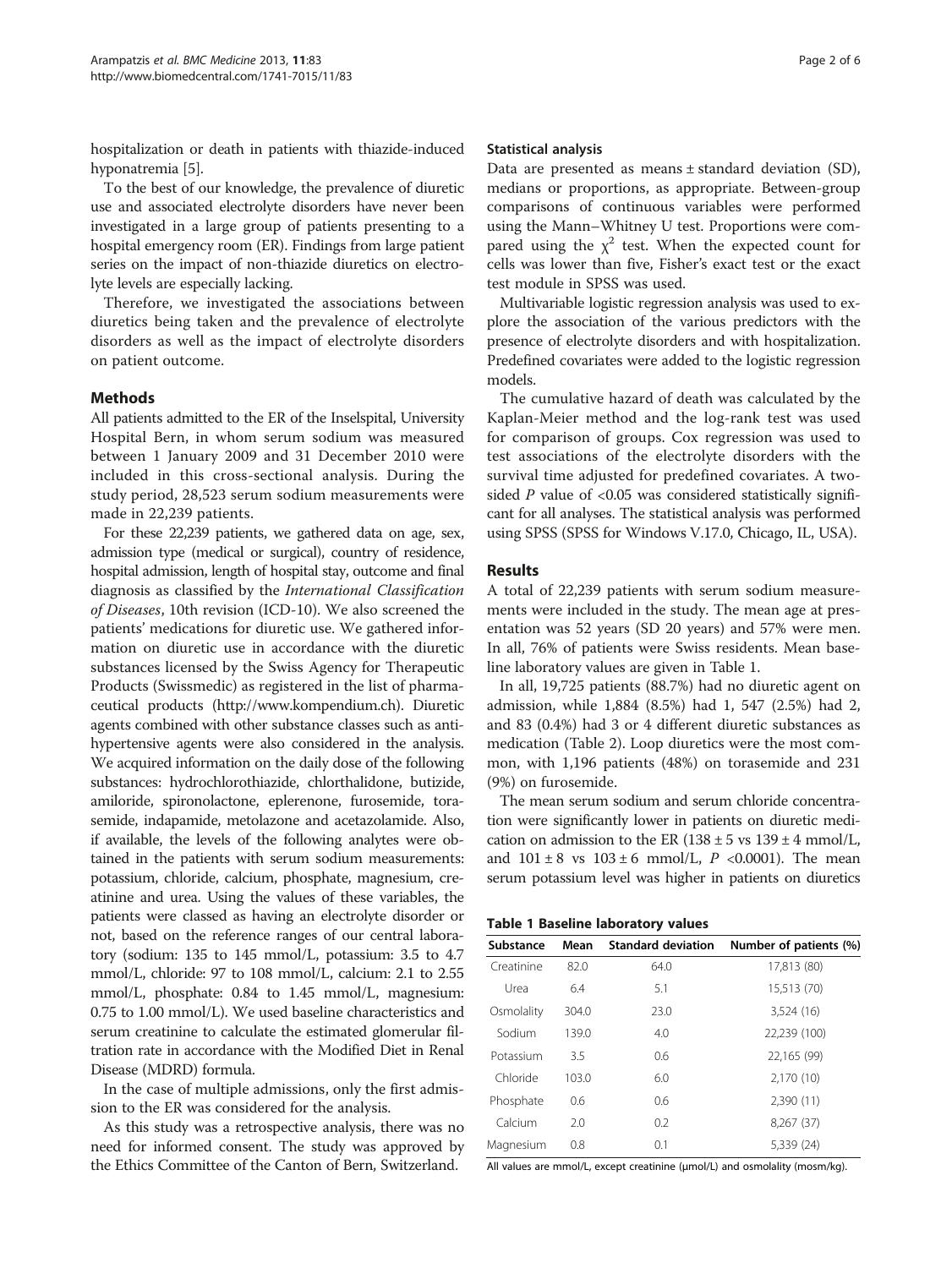| <b>Diuretic</b>     | Number of patients (%) | Median dose (mg) | Quartile 1<br>5 | Quartile 3<br>20 |
|---------------------|------------------------|------------------|-----------------|------------------|
| Torasemide          | 1.196(48)              | 10               |                 |                  |
| Furosemide          | 231(9)                 | 40               | 40              | 80               |
| Hydrochlorothiazide | 975 (39)               | 12.5             | 12.5            | 12.5             |
| Chlorthalidone      | 102(4)                 | 12.5             | 12.5            | 25               |
| Butizide            | 16(1)                  | 2.5              | 2.5             | 5                |
| Amiloride           | 97(4)                  | 5                | 2.5             | 5                |
| Spironolactone      | 403 (16)               | 25               | 25              | 50               |
| Eplerenone          | 15(1)                  | 25               | 25              | 50               |
| Indapamide          | 58 (2)                 | 1.5              | 1.5             | 1.5              |
| Metolazone          | 121(5)                 | 5                | 2.5             | 5                |
| Acetazolamide       | 20(1)                  | 250              | 250             | 500              |

<span id="page-2-0"></span>Table 2 Overview of diuretic substances and dosage

 $(4.03 \pm 0.63 \text{ vs } 3.93 \pm 0.45 \text{ mmol/L}, P < 0.0001)$ . Patients on diuretics on admission also had a significantly higher mean serum creatinine concentration  $(116 \pm 97 \text{ vs } 78 \pm 56$  $\mu$ mol/L, P <0.0001). Mean MDRD was higher in the group without diuretic medication  $(58 \pm 7 \text{ vs } 51 \pm 14)$ .

In all, 845 patients (4% of patients with sodium measurements) had hyponatremia on admission, 2,630 (12%) hypernatremia, 246 (11%) hypochloremia, and 245 (11%) had hyperchloremia. Hypokalemia was present in 2,459 (11%) and hyperkalemia was found in 974 (4%). Hypophosphatemia was present in 611 (26%) patients, hyperphosphatemia in 215 (9%), hypomagnesemia in 1,308 (24%), and hypermagnesemia in 244 (5%) patients. Hypocalcemia was found in 956 (12%) and hypercalcemia in 108 (1%).

Hyponatremia was more common in patients taking diuretic medication (20% vs 7.7%,  $P$  <0.0001). The absolute number of different diuretics taken by patients was associated with a higher prevalence of hyponatremia  $(P \le 0.0001)$ . A total of 14% of patients with hyponatremia were taking loop diuretics, 12% thiazide-type diuretics, 6% aldosterone antagonists, and 1% potassium-sparing diuretics. Hyponatremia was more likely to be seen in patients taking loop diuretics (OR 1.23), thiazide diuretics (OR 1.48), potassium-sparing diuretics (OR 1.64) and aldosterone antagonists (OR 2.45) than in patients without diuretics  $(P \le 0.0001)$ . In the multivariable regression model, use of thiazide diuretics (odds ratio (OR) 1.44, P <0.0001) and aldosterone antagonists (OR 2.4, P <0.0001) were associated with the presence of hyponatremia after correction for age, sex and estimated glomerular filtration rate (eGFR) as calculated by MDRD.

Hypernatremia was more common in patients taking diuretic medication (2.2% vs 1.6%,  $P = 0.03$ ). As with hyponatremia, the prevalence of hypernatremia rose with the number of diuretic drugs taken  $(P = 0.02)$ . Loop diuretics were associated with a significantly higher prevalence of hypernatremia than no diuretic treatment  $(P = 0.0023)$ . There was no significant difference for all other types of diuretic agent ( $P > 0.05$ ). Use of loop diuretics was an independent risk factor for the presence of hypernatremia after correction for age, sex and eGFR as calculated by MDRD (OR 1.68,  $P = 0.0232$ ).

Hypokalemia was significantly more common in patients under diuretic therapy (17% vs 11%,  $P$  <0.0001). In patients taking loop diuretics  $(P = 0.0337)$ , thiazide diuretics  $(P \le 0.0001)$  and potassium-sparing diuretics  $(P \le 0.0001)$ , hypokalemia was more common than in patients on no diuretic therapy. No difference was seen for aldosterone antagonists ( $P = 0.7$ ) or carboanhydrase inhibitors ( $P = 0.9$ ). In the multivariable regression model, loop diuretics (OR 1.27,  $P = 0.0316$ ), thiazide diuretics (OR 2.18,  $P \leq 0.0001$ ) and potassium-sparing diuretics (OR 2.13,  $P = 0.0038$ ) were associated with the presence of hypokalemia. Male sex (OR 0.61, P <0.0001) was also associated with a lower risk for hypokalemia.

Hyperkalemia was significantly more common in patients on diuretic therapy (13% vs  $4\%$ ,  $P$  <0.0001). The prevalence of hyperkalemia was linked to the number of diuretic agents taken by patients ( $P$  <0.0001). All types of diuretics were associated with an increased prevalence of hyperkalemia ( $P < 0.05$ ). In the multivariable regression model, potassium-sparing diuretics (OR 3.3,  $P = 0.0044$ ), aldosterone antagonists (OR 1.76,  $P \le 0.0015$ ) and age (OR 1.03, P <0.0001), male sex (OR 1.35, P <0.0001) and serum creatinine (OR 2.23,  $P$  <0.0001) were associated with the presence of hyperkalemia (a higher MDRD was protective for the presence of hyperkalemia, OR 0.93,  $P < 0.0001$ ). Thiazide diuretics were associated with a lower risk of hyperkalemia (OR 0.65,  $P = 0.0054$ ).

In the multivariable regression model, the presence of hyponatremia (OR 1.29,  $P = 0.0117$ ) and advanced age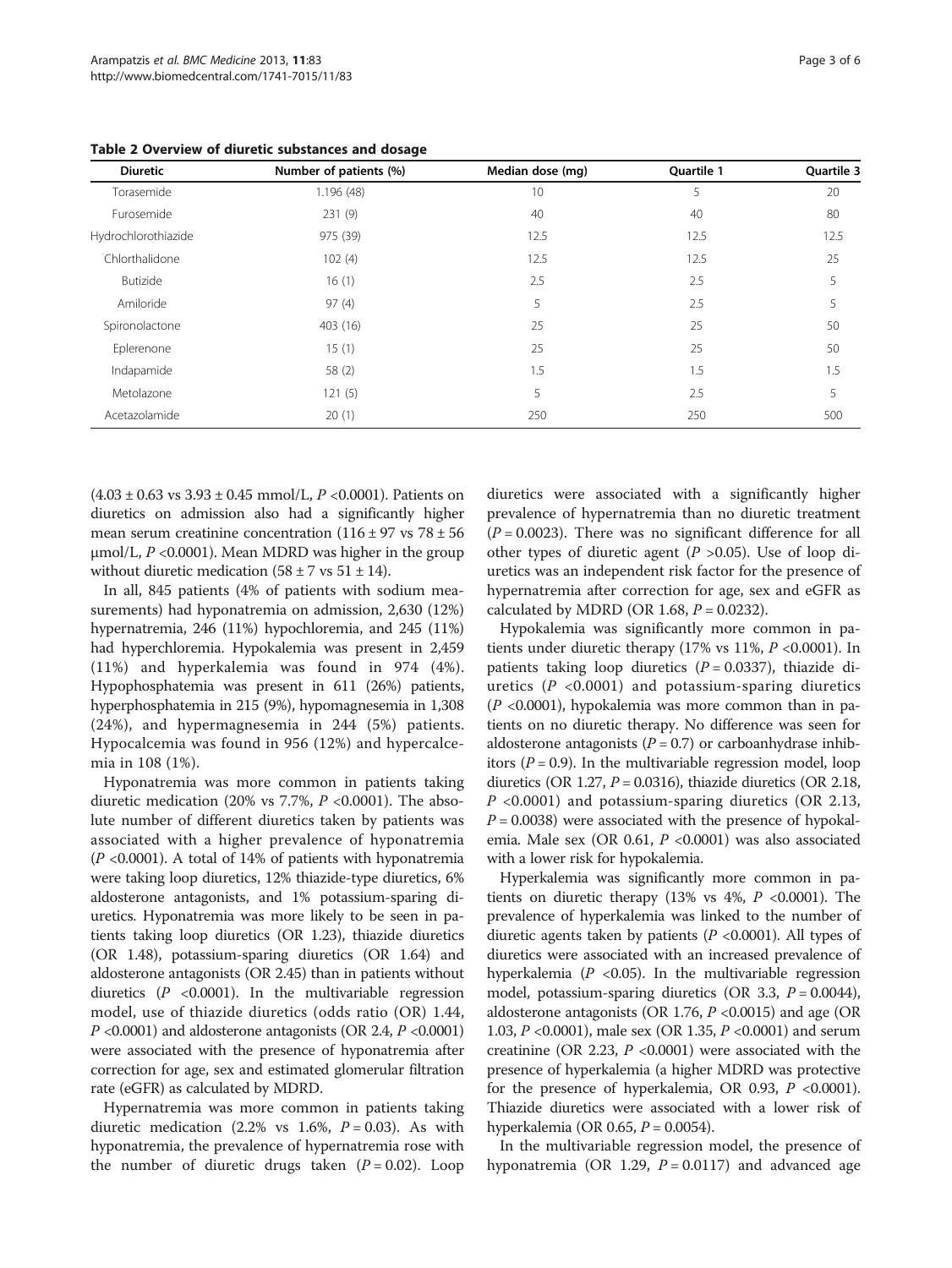(OR 1.01,  $P \le 0.0001$ ) were associated with a need for hospitalization, while male sex was associated with a lower risk for a need for hospitalization (OR 0.86,  $P = 0.0186$ ).

Overall, in-hospital mortality was 2.6%. The in-hospital mortality of patients with hyponatremia was 6.8% and was 2.6% for patients with hypernatremia. Patients with hypokalemia had an in-hospital mortality of 4.5%, while 10.4% of patients with hyperkalemia died. Both hyponatremia (OR 1.55,  $P = 0.0003$ ) and hypernatremia (OR 3.21, P <0.0001) were predictors for increased mortality in the multivariable regression model after correction for age, sex and eGFR as calculated by MDRD. The presence of hypokalemia (OR 1.89, P <0.0001) or hyperkalemia (OR 2.35, P <0.0001) on admission was also associated with higher mortality in hospital. Figures 1 and 2 show Kaplan-Meier curves for mortality in patients with dysnatremias and dyskalemias and for those with normal serum sodium concentrations.

Diuretic use and the number of diuretics on admission as well as serum creatinine and age were also associated with increased in-hospital mortality  $(P < 0.0001)$ .

#### **Discussion**

Over a 2-year period, more than 20,000 patients seen in our ER at a large tertiary care hospital for different reasons had serum sodium measurements, which was the prime variable for inclusion in our study. A total of 11% of these patients were taking diuretic agents, and 3% were taking more than one diuretic agent.

Serum sodium levels were significantly lower in patients under diuretic treatment and significantly more patients with hyponatremia were taking a diuretic on admission. Interestingly, potassium levels were significantly higher in patients under diuretic therapy than in those without diuretics. Hypokalemia, however, was significantly more often seen in patients on diuretic agents. Loop diuretics





were an independent risk factor for hypernatremia and hypokalemia and thiazide use was associated with the presence of hyponatremia and hypokalemia while they were protective against hyperkalemia. The use of aldosterone antagonists was an independent risk factor for the presence of hyponatremia and hyperkalemia. In a Cox regression model, all forms of dysnatremia and dyskalemia were independent risk factors for in-hospital mortality.

To the best of our knowledge, this is the first study investigating the associations between all types of diuretic and electrolyte levels in a large group of patients presenting to the ER of a major teaching hospital. Our finding of an association between thiazide diuretic and hyponatremia and hypokalemia confirms the results of previous studies [[2,4-7\]](#page-4-0). The association between hypernatremia and loop diuretic use is explained by the mechanism of action of loop diuretics where the excretion of electrolyte-free water exceeds the increased natriuresis [\[8\]](#page-4-0). The mechanism of action of aldosterone antagonists explains their association with hyponatremia and hyperkalemia in the present study [\[8](#page-4-0)].

We found that hyponatremia and hypernatremia on admission are associated with increased mortality and this supports results from previous studies by our group [[9-11](#page-4-0)]. A recent study in patients with myocardial infarction also found increased mortality in patients with hypokalemia and hyperkalemia, supporting our findings on the untoward effects of dyskalemias on outcome [[12\]](#page-4-0).

Although our study cannot demonstrate causality, the effects of electrolyte disorders on different physiological functions suggest an independent effect on mortality [[13](#page-4-0)-[17\]](#page-5-0). This puts the relevance of diuretic therapyinduced electrolyte disorders into a new light: should patients at risk of developing an electrolyte disorder from a certain diuretic be treated with a different substance? This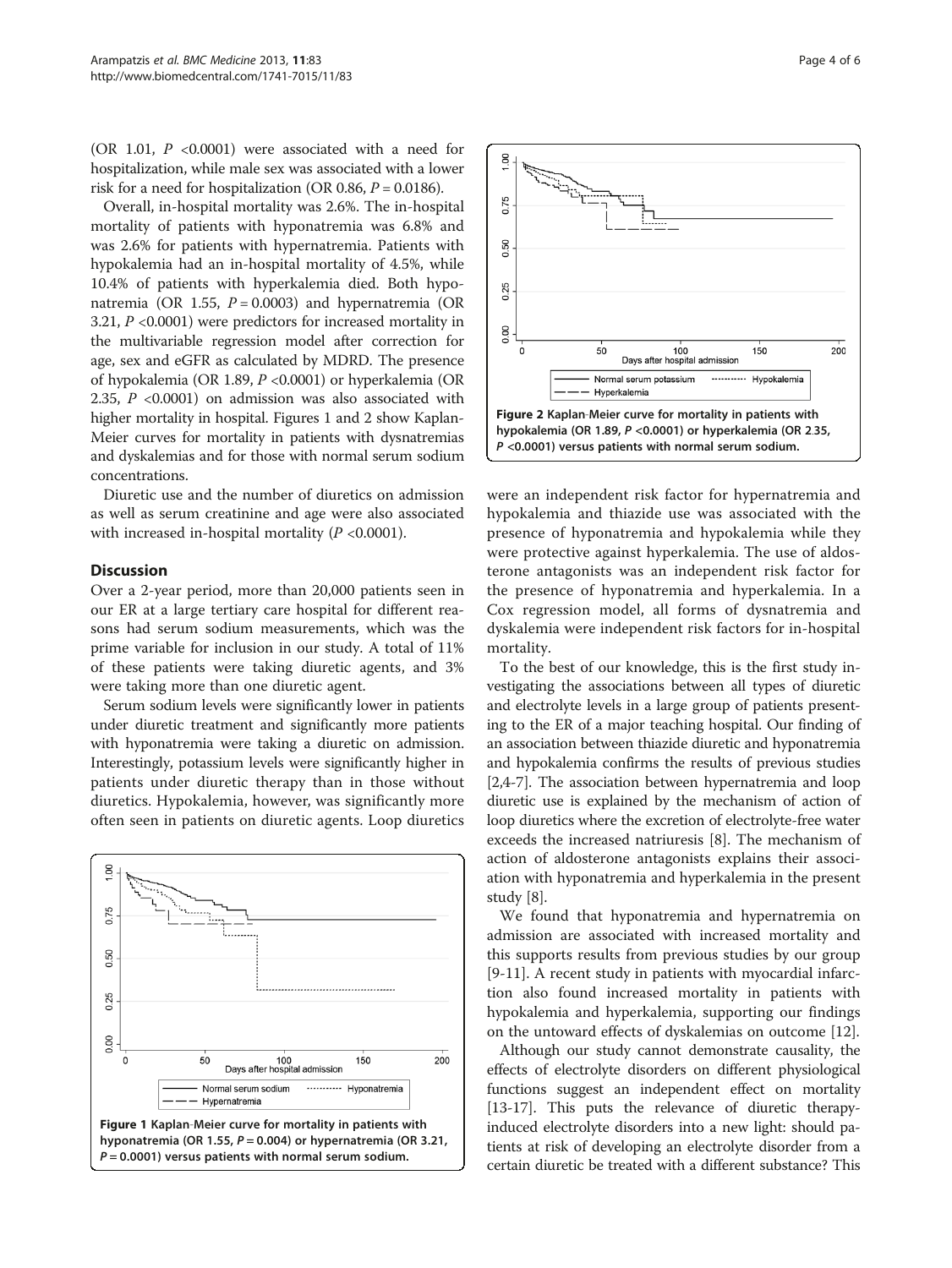<span id="page-4-0"></span>would be an option, since risk profiles exist at least for thiazide-induced hyponatremia [\[18,19](#page-5-0)]. A further option would be to more strongly encourage electrolyte supplementation since this appears to be beneficial [4]. What at least seems crucial is to create awareness in physicians prescribing diuretic therapy that regular electrolyte monitoring should be performed to identify those who may develop the adverse effects of electrolyte disorders, such as an increased risk of falls or fractures [14[,20](#page-5-0)].

Vasopressin antagonists are the currently newest type of diuretic medication on the market. Today, indications for vasopressin antagonists include euvolemic and hypervolemic hyponatremia [\[21\]](#page-5-0). With these new diuretic agents new side effects can be expected: Due to their mechanism of action, namely an inhibition of vasopressin action, overshooting "corrections" of serum sodium could occur. Additionally, hypovolemia and its effects such as dizziness were described in studies on vasopressin antagonists [[22](#page-5-0)].

One of the limitations of our study is that it was not practicable to obtain data on and evaluate all medications the patients were taking because of the large number of patients included. Information on other substances that may influence serum electrolytes, such as angiotensinconverting enzyme inhibitors, was not available. We also only had information on the patient's principal diagnosis, thus excluding secondary diagnoses as potential contributory factors, such as cirrhosis of the liver. One of the strengths of the study, however, was the large number of patients included, and we therefore do not expect that these limitations had a substantial effect on our findings.

# Conclusions

The spectrum of electrolyte disorders in patients on diuretics admitted to our ER varied with the class of diuretic. All diuretics were associated with an increased prevalence of electrolyte disorders on admission. Diuretic therapy itself and disorders of serum sodium and potassium were risk factors for an adverse outcome.

#### Abbreviations

ER: Emergency room; (e)GFR: (estimated) Glomerular filtration rate; ICD-10: International Classification of Diseases, 10th revision; MDRD: Modified diet in renal disease.

#### Competing interests

The authors declare that they have no competing interests.

#### Authors' contributions

GL had the idea for and designed the study and was involved in data gathering and analysis and performed the manuscript draft. G-CF performed the statistical analysis and helped with the manuscript draft and with the revisions. SA was involved in the conception of the study and data analysis and helped with the draft of the manuscript. AB gathered data and performed parts of the statistical analysis. G-MF participated in data gathering, statistical analysis and the manuscript draft. CS performed data analysis and data quality assurance and helped with the manuscript draft. HZ participated in the manuscript draft and data quality assurance. AKE was

involved in the conception of the study and the manuscript draft. All authors gave their final approval to the manuscript.

#### Acknowledgements

We would like to thank Stephan Fuhrimann and Sabina Utiger from the Department of Emergency Medicine as well as Monika Reusser and Heinz von Allmen from the Center of Laboratory Medicine for their help in acquiring the data. There was no funding source for the realization of this study.

#### Author details

<sup>1</sup>Department of Emergency Medicine, Inselspital, University Hospital Bern Freiburgstrasse, 3010, Bern, Switzerland. <sup>2</sup>Department of Nephrology and Hypertension, Inselspital, University Hospital Bern, Bern, Switzerland. <sup>3</sup> Department of Respiratory and Critical Care Medicine, Otto Wagner Hospital and Ludwig Boltzmann Institute for COPD and Respiratory Epidemiology, Vienna, Austria. <sup>4</sup>Center of Laboratory Medicine, Inselspital, University Hospital Bern, Bern, Switzerland. <sup>5</sup>Department of Nephrology, Medical University of Graz, Graz, Austria.

#### Received: 17 July 2012 Accepted: 1 March 2013 Published: 27 March 2013

#### References

- Rose BD, Post TW: Clinical use of diuretics. In Clinical Physiology of Acidbase and Electrolyte Disorders. Volume 15 5th edition. Edited by. New York, NY: McGraw Hill; 2001.
- Mann SJ: The silent epidemic of thiazide-induced hyponatremia. J Clin Hypertens (Greenwich) 2008, 10:477–484.
- 3. Gross P, Palm C: Thiazides: do they kill? Nephrol Dial Transplant 2005, 20:2299–2301.
- 4. Siegel D, Hulley SB, Black DM, Cheitlin MD, Sebastian A, Seeley DG, Hearst N, Fine R: Diuretics, serum and intracellular electrolyte levels, and ventricular arrhythmias in hypertensive men. JAMA 1992, 267:1083–1089.
- 5. Leung AA, Wright A, Pazo V, Karson A, Bates DW: Risk of thiazide-induced hyponatremia in patients with hypertension. Am J Med 2011, 124:1064–1072.
- 6. Clayton JA, Rodgers S, Blakey J, Avery A, Hall IP: Thiazide diuretic prescription and electrolyte abnormalities in primary care. Br J Clin Pharmacol 2006, 61:87–95.
- 7. Shapiro DS, Sonnenblick M, Galperin I, Melkonyan L, Munter G: Severe hyponatraemia in elderly hospitalized patients: prevalence, aetiology and outcome. Intern Med J 2010, 40:574-580.
- 8. Rose BD: Clinical Physiology of Acid–base and Electrolyte Disorders. 5th edition. New York, NY: McGraw-Hill; 2001.
- 9. Funk GC, Lindner G, Druml W, Metnitz B, Schwarz C, Bauer P, Metnitz PG: Incidence and prognosis of dysnatremias present on ICU admission. Intensive Care Med 2010, 36:304–311.
- 10. Lindner G, Funk GC, Lassnigg A, Mouhieddine M, Ahmad SA, Schwarz C, Hiesmayr M: Intensive care-acquired hypernatremia after major cardiothoracic surgery is associated with increased mortality. Intensive Care Med 2010, 36(2), 304-311
- 11. Lindner G, Funk GC, Schwarz C, Kneidinger N, Kaider A, Schneeweiss B, Kramer L, Druml W: Hypernatremia in the critically ill is an independent risk factor for mortality. Am J Kidney Dis 2007, 50:952–957.
- 12. Goyal A, Spertus JA, Gosch K, Venkitachalam L, Jones PG, Van den Berghe G, Kosiborod M: Serum potassium levels and mortality in acute myocardial infarction. JAMA 2012, 307:157–164.
- 13. Hoorn EJ, Rivadeneira F, van Meurs JB, Ziere G, Stricker BH, Hofman A, Pols HA, Zietse R, Uitterlinden AG, Zillikens MC: Mild hyponatremia as a risk factor for fractures: the Rotterdam Study. J Bone Miner Res 2011, 26(8), 1822–1828.
- 14. Kinsella S, Moran S, Sullivan MO, Molloy MG, Eustace JA: Hyponatremia independent of osteoporosis is associated with fracture occurrence. Clin J Am Soc Nephrol 2010, 5(2), 275–280.
- 15. Tolouian R, Alhamad T, Farazmand M, Mulla ZD: The correlation of hip fracture and hyponatremia in the elderly. J Nephrol 2012, 25(5), 789–793.
- 16. Lenz K, Gossinger H, Laggner A, Druml W, Grimm G, Schneeweiss B: Influence of hypernatremic-hyperosmolar state on hemodynamics of patients with normal and depressed myocardial function. Crit Care Med 1986, 14:913–914.